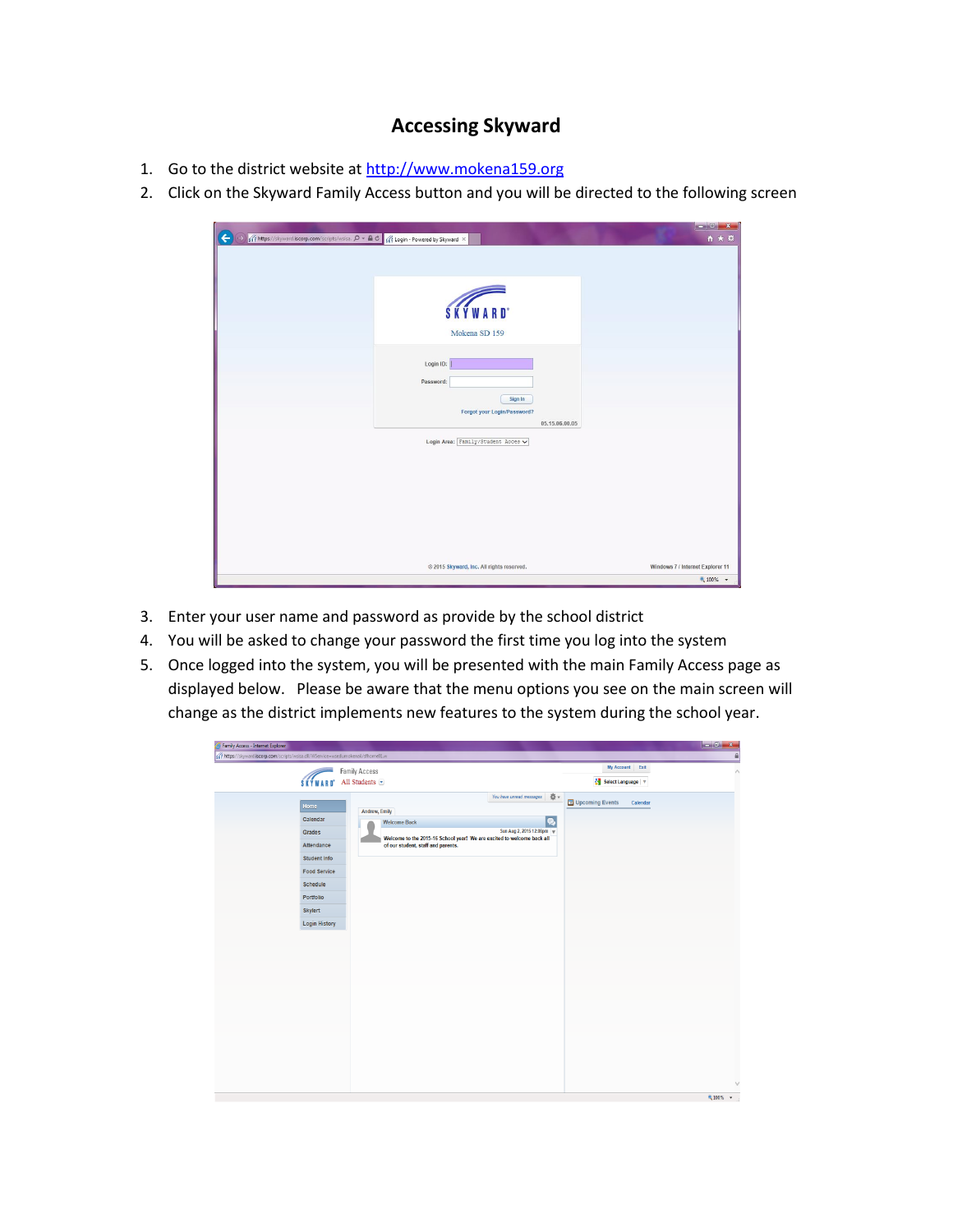#### Updating Account Information

Ensuring your account information is update is very important in order to make sure you receive the most up to date information about your child and the district.

- 1. To review your account information, log into Skyward
- 2. Select the "My Account"  $\frac{My Account}{My Account}$  button at the top right of the screen
- 3. After selecting the "My Account" button you will be presented with a screen that will allow you to update your email and phone number information along with the ability to reset your password

#### Mobile Device options

Skyward has a mobile app available to make accessing your family access account easier. There are mobile apps available for both Apple and Android devices.

Apple devices: <https://itunes.apple.com/us/app/skyward-mobile-access/id502635374?mt=8> Android devices:<https://play.google.com/store/apps/details?id=com.skyward.mobileaccess&hl=en>

- 1. Install and launch the app on your mobile device
- 2. Locate the district name or postal code (60448).
- 3. Select Mokena School District 159
- 4. Enter the user name and password that you use to login to the main Skyward website
- 5. Enter a 4 digit security code of your choosing
- 6. Confirm the 4 digit security code
- 7. You should now have access to the mobile features of Skyward.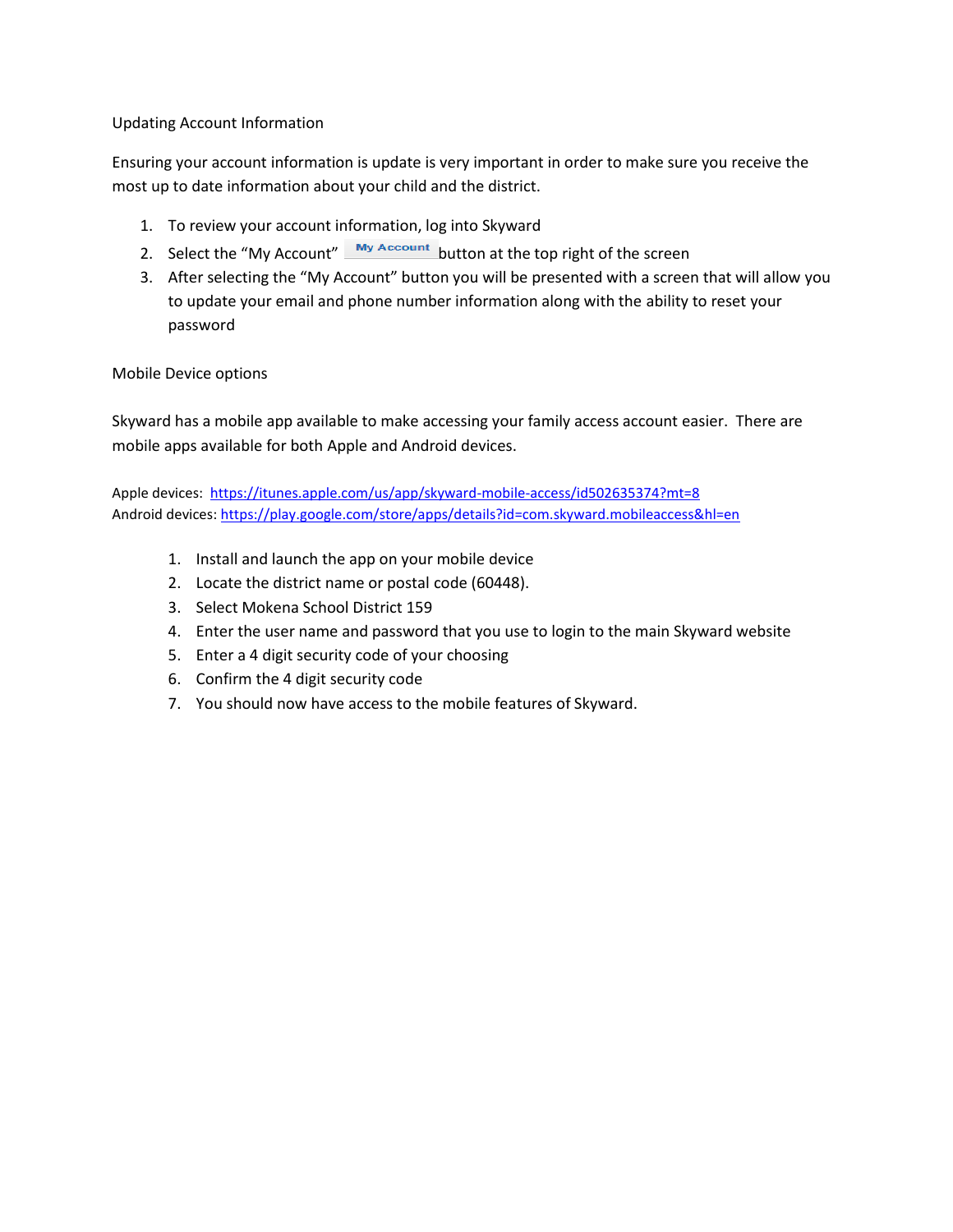### **Food Service Payments**

- 1. Log into Skyward
- 2. Once logged in, select the Food Service option from the menu along the left of the screen:



3. After selecting the Food Service option, you will be brought to the Food Service options screen as presented below. The Food Service screen will display a section for all students that you have access to in the district. You will see each student's current food service balance and their food service activity for the week.

|               | <b>Family Access</b>                           |                                                                |                                                | My Account Exit                          |  |
|---------------|------------------------------------------------|----------------------------------------------------------------|------------------------------------------------|------------------------------------------|--|
|               | SKYWARD' All Students                          |                                                                | Select Language                                |                                          |  |
|               |                                                |                                                                |                                                |                                          |  |
| Home          | <b>Food Service</b>                            |                                                                |                                                | Weekly Purchases For:<br>Sun Aug 2, 2015 |  |
| Calendar      | <b>Current Account Balance</b>                 | <b>Today's Lunch Menu</b><br><b>Lunch Calendar</b>             | Previous Week                                  | Next Week                                |  |
|               | Andrew: \$0.00<br>Lunch Type: PAID             | No lunch menu details are available for the current date.      | Student                                        | Total                                    |  |
| Grades        | Emily: \$8.85                                  |                                                                | Andrew                                         | \$0.00                                   |  |
| Attendance    | Lunch Type: PAID                               |                                                                | Emily                                          | \$0.00                                   |  |
| Student Info  |                                                | Andrew (Mokena Elementary School) View Totals   Make a Payment | Total                                          | \$0.00                                   |  |
| Food Service  | There are no payment records for this student. |                                                                | Sun Aug 2, 2015                                |                                          |  |
| Schedule      |                                                | Emily (Mokena Intermediate School)   Make a Payment            | No purchases for this date.                    |                                          |  |
| Portfolio     | There are no payment records for this student. |                                                                |                                                |                                          |  |
| Skylert       |                                                |                                                                | Mon Aug 3, 2015<br>No purchases for this date. |                                          |  |
| Login History |                                                |                                                                |                                                |                                          |  |
|               |                                                |                                                                | Tue Aug 4, 2015                                |                                          |  |
|               |                                                |                                                                | No purchases for this date.                    |                                          |  |
|               |                                                |                                                                | Wed Aug 5, 2015                                |                                          |  |
|               |                                                |                                                                | No purchases for this date.                    |                                          |  |
|               |                                                |                                                                | Thu Aug 6, 2015                                |                                          |  |
|               |                                                |                                                                | No purchases for this date.                    |                                          |  |
|               |                                                |                                                                | Fri Aug 7, 2015                                |                                          |  |
|               |                                                |                                                                | No purchases for this date.                    |                                          |  |
|               |                                                |                                                                | Sat Aug 8, 2015                                |                                          |  |
|               |                                                |                                                                | No purchases for this date.                    |                                          |  |
|               |                                                |                                                                |                                                |                                          |  |

- 4. To put money on a student's account, select the "Make a Payment" link **I Make a Payment** to any students' name.
- 5. Once you select the "Make a Payment" link you will be presented the payment screen as displayed below: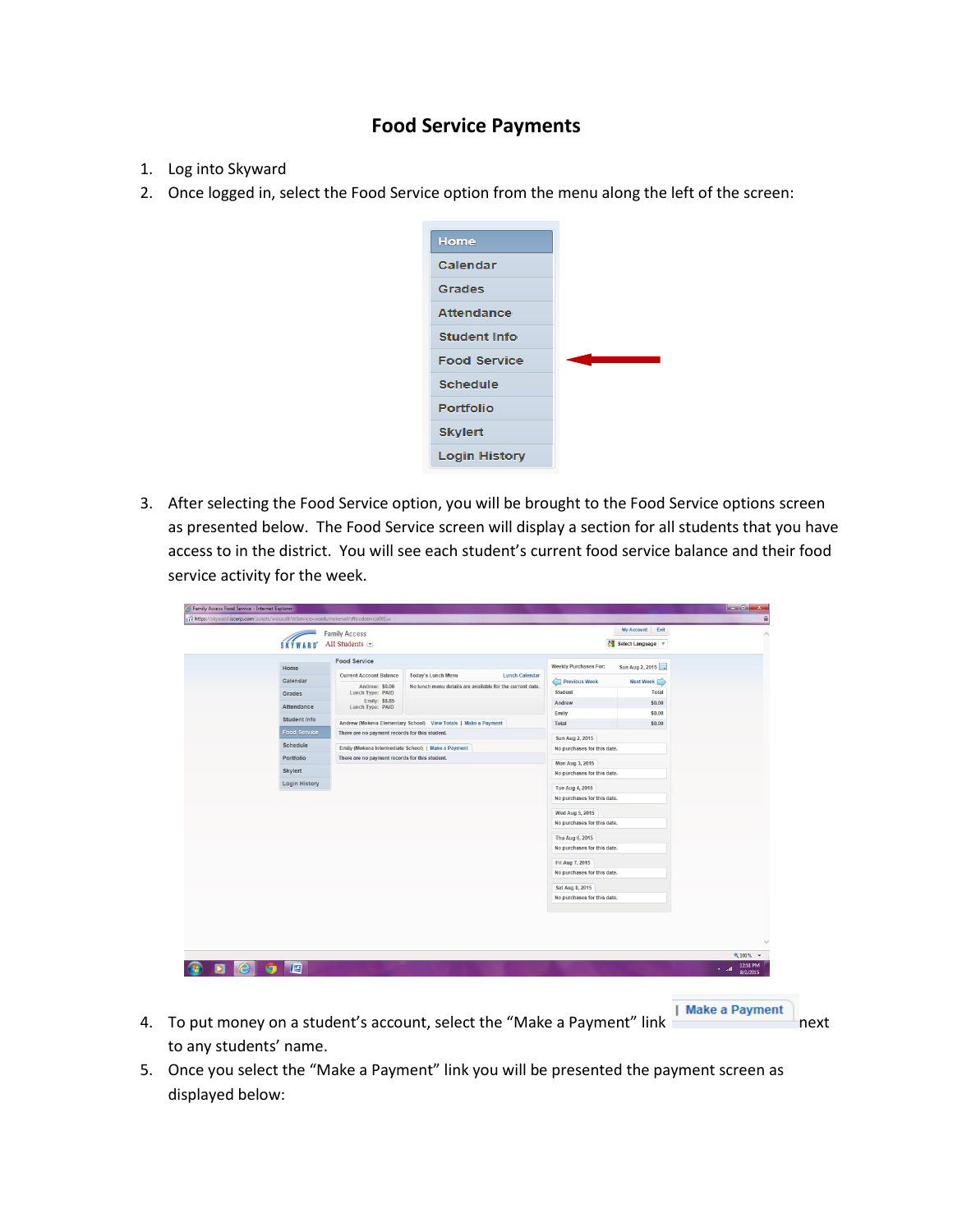|                                                        | Online Payment Entry - Single Point of Entry Interface - 05.15.06.00.05 - Internet Explorer                                   | أيهارها<br>$\mathbf{x}$ |
|--------------------------------------------------------|-------------------------------------------------------------------------------------------------------------------------------|-------------------------|
|                                                        | ff https://skyward.iscorp.com/scripts/wsisa.dll/WService=wsedumokenail/sfamaedit021.w?pSubsys=FOO&pVendEntity=101&pContext=FA |                         |
| Online Payment Entry - Single Point of Entry Interface |                                                                                                                               | ? ◀ Back<br>÷           |
| <b>Online Payment Entry for User</b>                   |                                                                                                                               |                         |
|                                                        | Online Payment Vendor: RevTrack<br>Pay with Vendor<br><b>Empty Cart</b><br>$\checkmark$                                       |                         |
|                                                        | I would like to make an online payment for: (Please click the Update Payment Amount button to select an item to pay)          |                         |
|                                                        |                                                                                                                               |                         |
| <b>Andrew Michael ©</b>                                | 0.00<br>Total Payment                                                                                                         |                         |
| Food Service Payment:                                  | 0.00<br>Update Payment Amount<br>Clear Items Balance: 0.00                                                                    |                         |
| Fee Management Payment:                                | 0.00 (Insufficient Access)                                                                                                    |                         |
|                                                        |                                                                                                                               |                         |
| Emily Kathryn <sup>0</sup>                             | 0.00<br><b>Total Payment</b>                                                                                                  |                         |
| Food Service Payment:                                  | 0.00<br><b>Update Payment Amount</b><br>Clear Items Balance: 8.85                                                             |                         |
| Fee Management Payment:                                | 0.00 (Insufficient Access)                                                                                                    |                         |
|                                                        |                                                                                                                               |                         |
|                                                        | Total Payment Amount for all Students:<br>0.00                                                                                |                         |
|                                                        |                                                                                                                               |                         |
|                                                        |                                                                                                                               |                         |
|                                                        |                                                                                                                               |                         |
|                                                        |                                                                                                                               |                         |
|                                                        |                                                                                                                               |                         |
|                                                        |                                                                                                                               |                         |
|                                                        |                                                                                                                               |                         |
|                                                        |                                                                                                                               |                         |
|                                                        |                                                                                                                               |                         |
|                                                        |                                                                                                                               |                         |
|                                                        |                                                                                                                               |                         |
|                                                        |                                                                                                                               |                         |
|                                                        |                                                                                                                               |                         |
|                                                        |                                                                                                                               | 电 100%                  |

6. To put money on a student account, select the "Update Payment Amount" button under the specific students section as presented below:

0.00 | Update Payment Amount Food Service Payment:

7. The "Update Food Service Payment Amount" box will appear. Enter the amount you wish to place on the individual student's account in the "Payment Amount" field and select the Update Cart button. Repeat this procedure for each student as necessary.

| Update Food Service Payment Amount - 05.15.06.00                      | х<br>о                |
|-----------------------------------------------------------------------|-----------------------|
| sky https://skyward.iscorp.com/scripts/wsisa.dll/WService=wsedumokena |                       |
| Update Food Service Payment Amo                                       | ō<br><b>Back</b><br>7 |
| <b>Update Food Service Payment For Andrew</b>                         |                       |
| Prior Year Balance:                                                   | 0.00                  |
| + YTD Payments:                                                       | 0.00                  |
| - YTD Purchases:                                                      | 0.00                  |
| Current Balance:                                                      | 0.00                  |
| * Payment Amount:                                                     | $10.00 \times$        |
| <b>Update Cart</b>                                                    |                       |
|                                                                       |                       |
| Asterisk (*) denotes a required field                                 |                       |
|                                                                       |                       |
|                                                                       |                       |
|                                                                       |                       |
|                                                                       | 电 100%                |
|                                                                       |                       |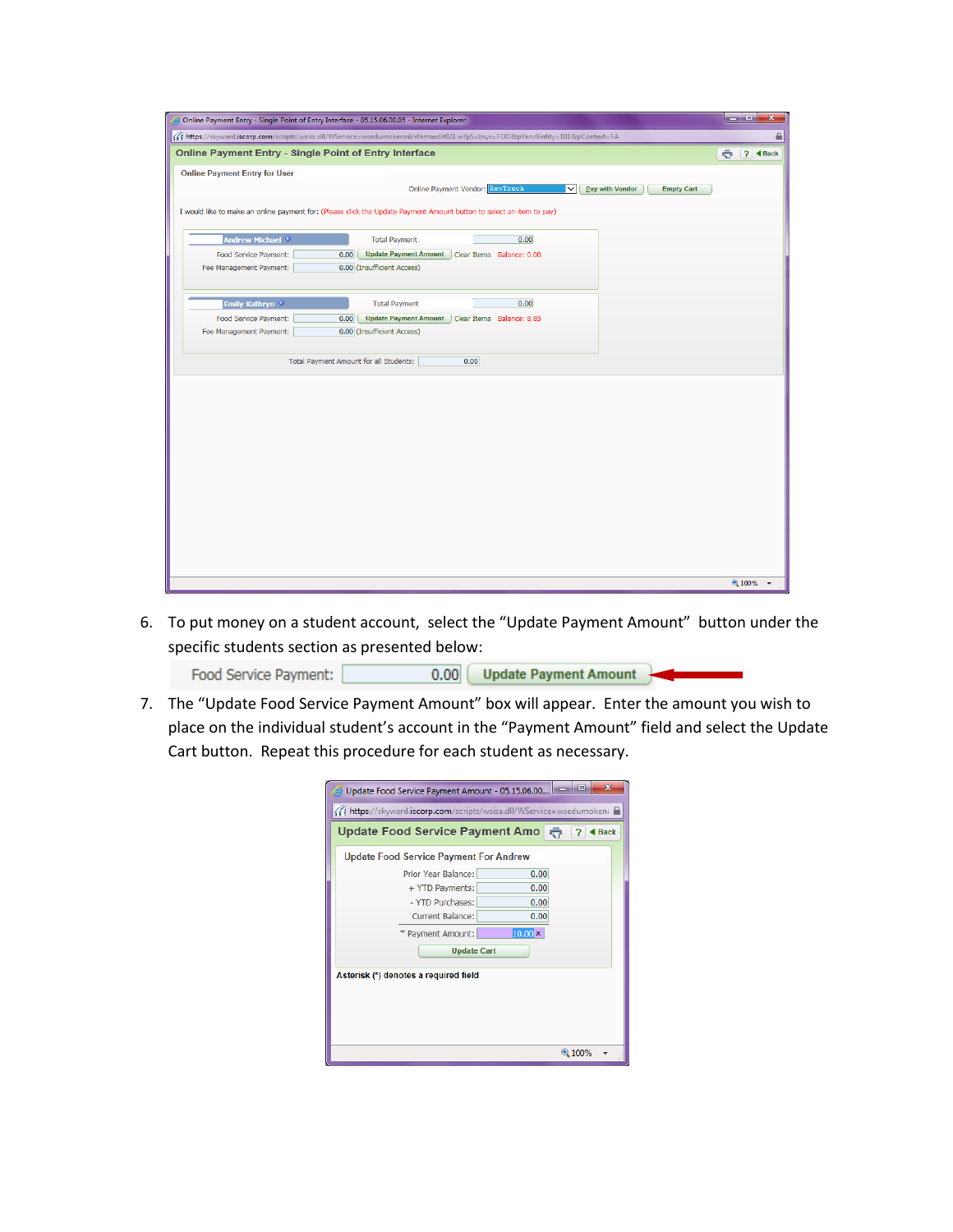8. Once you have updated all amounts on each student as necessary, select the "Pay with Vendor" button at the top of the screen:



9. After you select the "Pay with Vendor" button, you will be redirected to the RevTrack Mokena SD 159 payment processing portal. RevTrack is our payment processing organization that handles all credit card payments for the school district. Mokena School District does not store your credit card information or track any financial information you enter in RevTrack. Once at the RevTrack screen, you can either cancel the transaction or select "Go to Checkout" to finalize your purchase.